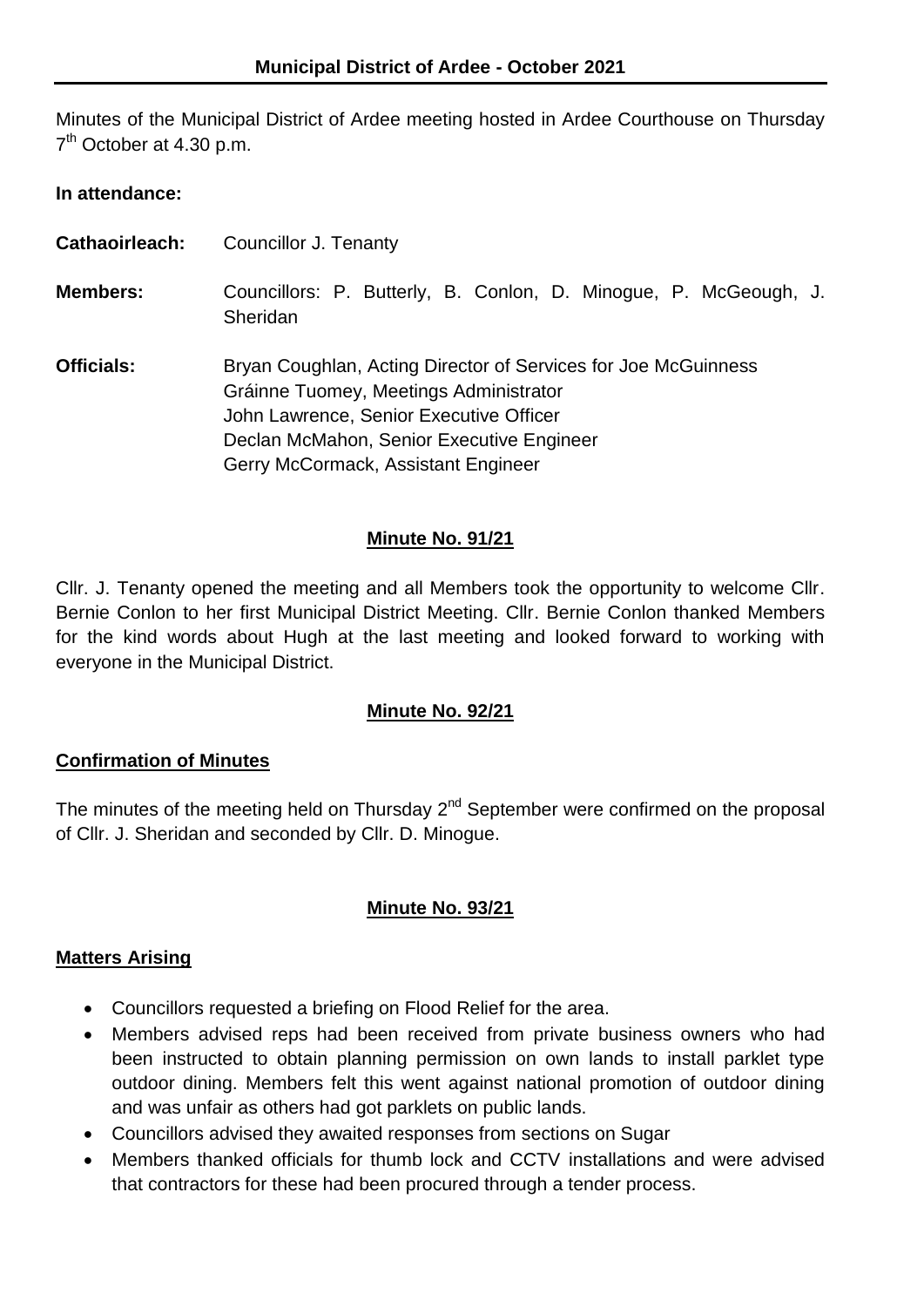## **Minute No. 94/21**

## **Housing Progress Report**

Members discussed the report as circulated at the meeting and Paddy Donnelly, Director of Services advised Members on all items

The following highlighted issues were clarified:

- Clonmore units had been advertised on Choice Based Letting within the last week. Expected delivery in November
- Delay in obtaining birth certificates will not result in penalisation of overcrowding applications.
- Vacant Property Scheme and Retrofit scheme two main schemes to assist vacant properties to be brought back into use.

# **Minute No. 95/21**

### **Operations and Marine Progress Report**

Members discussed the report as circulated at the meeting and Declan McMahon, Senior Executive Engineer responded on all Operations Matters.

The following matters were noted:

- Funding request for 18 CIS applications gone to the Department
- Installation of road delineators in Castlebellingham praised, however two have been stolen and one damaged since installation
- New Casual Trading Byelaws are being drafted by Willie Walsh, Senior Executive Officer and are an agenda item with SPC
- Request made for a Village Health Check in Castlebellingham
- Request for funding for statue for Dermot O'Brien and/or guidance from officials. It was suggested a sub-committee be formed with each Member of the MD on it
- Over 100 items on the traffic calming/road safety scheme list, only €300,000 funds available

### **Minute No. 96/21**

### **Allocation of Municipal Budget**

Members had previously agreed to allocate €20,000 towards the purchase of an electric road sweeper for the Municipal District. While trying to obtain this machine and encountering difficulty, Operations discovered that a higher spec closed cabin articulated low emission petrol sweeper was available for €25,000 and Members were asked to consider taking this machine with the extra €5,000 funds being provided by Operations. Following discussion on this item each member agreed to do this and the decision was resolved.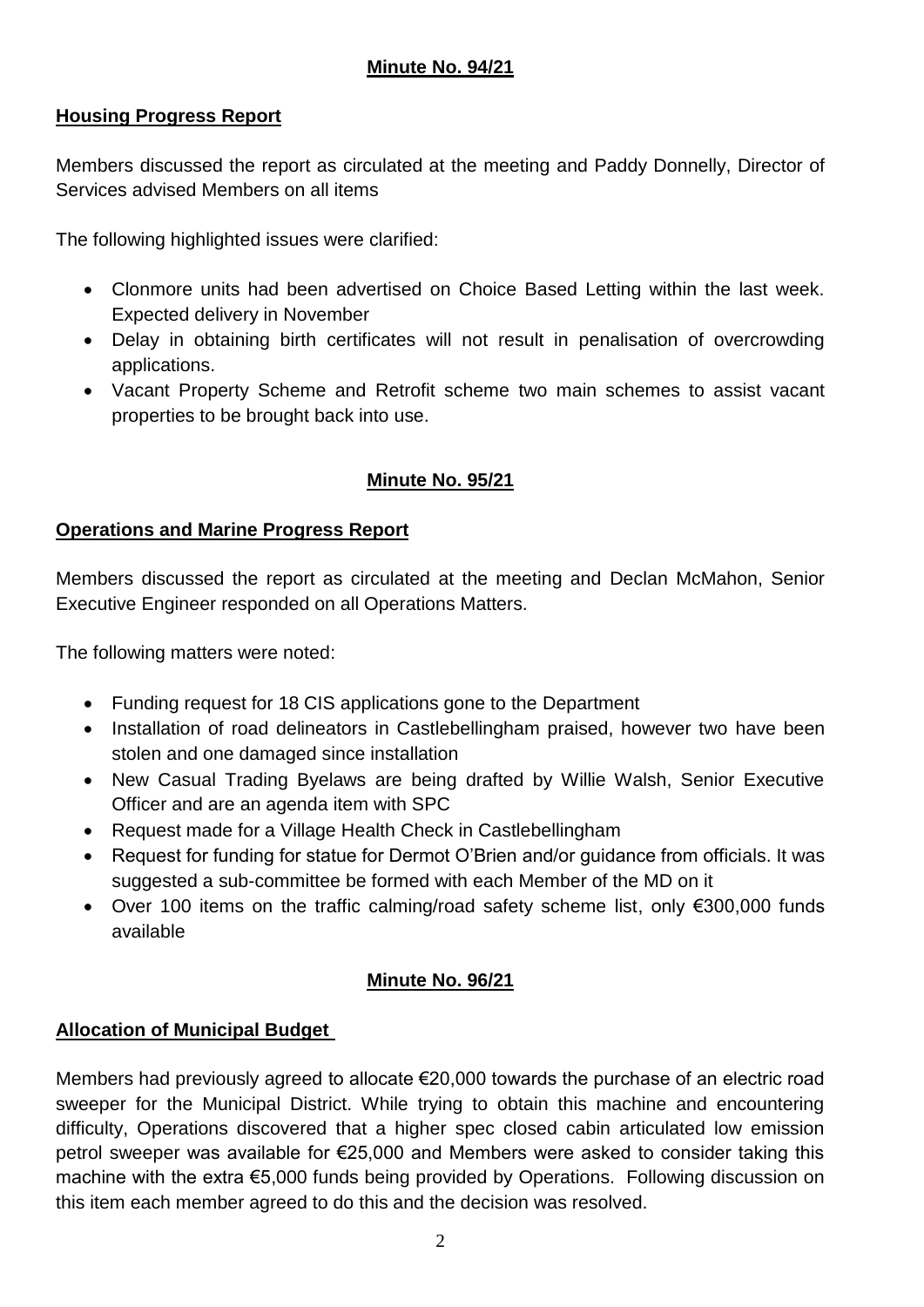## **Minute No. 97/21**

## **Taking in Charge Report**

Members discussed the report as circulated at the meeting and Gerry McCormack, Assistant Engineer responded on all matters.

Among the Estates raised, Members were given following updates:

- The Cornmill, Ardee money recouped from Irish Water, contractor being engaged
- Oriel Heights, Collon developer given deadline to end of October to commence works
- Knockfergus, Louth and Woodlands, Dunleer water pressure issues almost resolved

### **Minute No. 98/21**

### **Notice of Motion**

### **Proposed by: Cllr. J. Tenanty Seconded by: Cllr. J. Sheridan**

"I am asking this municipal to support my motion to invite Minister for Transport Eamon Ryan to Ardee, to see for himself the traffic mayhem, destruction, defacement of our buildings, businesses and the well-being and health of our elderly residents not to mention the pollution caused by constant traffic jams. We need our N52 bypass to proceed without any more delay or fault finding to the process."

### **Reply:**

This is a matter for the Members.

Cllr. D. Minogue proposed an amendment to this motion to withhold invite to Minister until after permissions had been granted by An Bord Pleanála. Following some discussion Cllr. D. Minogue withdrew her amendment.

A subsequent amendment was:

**Proposed by:** Cllr. John Sheridan **Seconded by:** Cllr. Jim Tenanty

As follows:

"That we would write to Minister Eamon Ryan thanking him for his public commitment and support for the Ardee N52 bypass in the National Development plan and in his recent media appearances. And to invite the Minister to Ardee whenever he feels it appropriate to do so."

And Resolved.